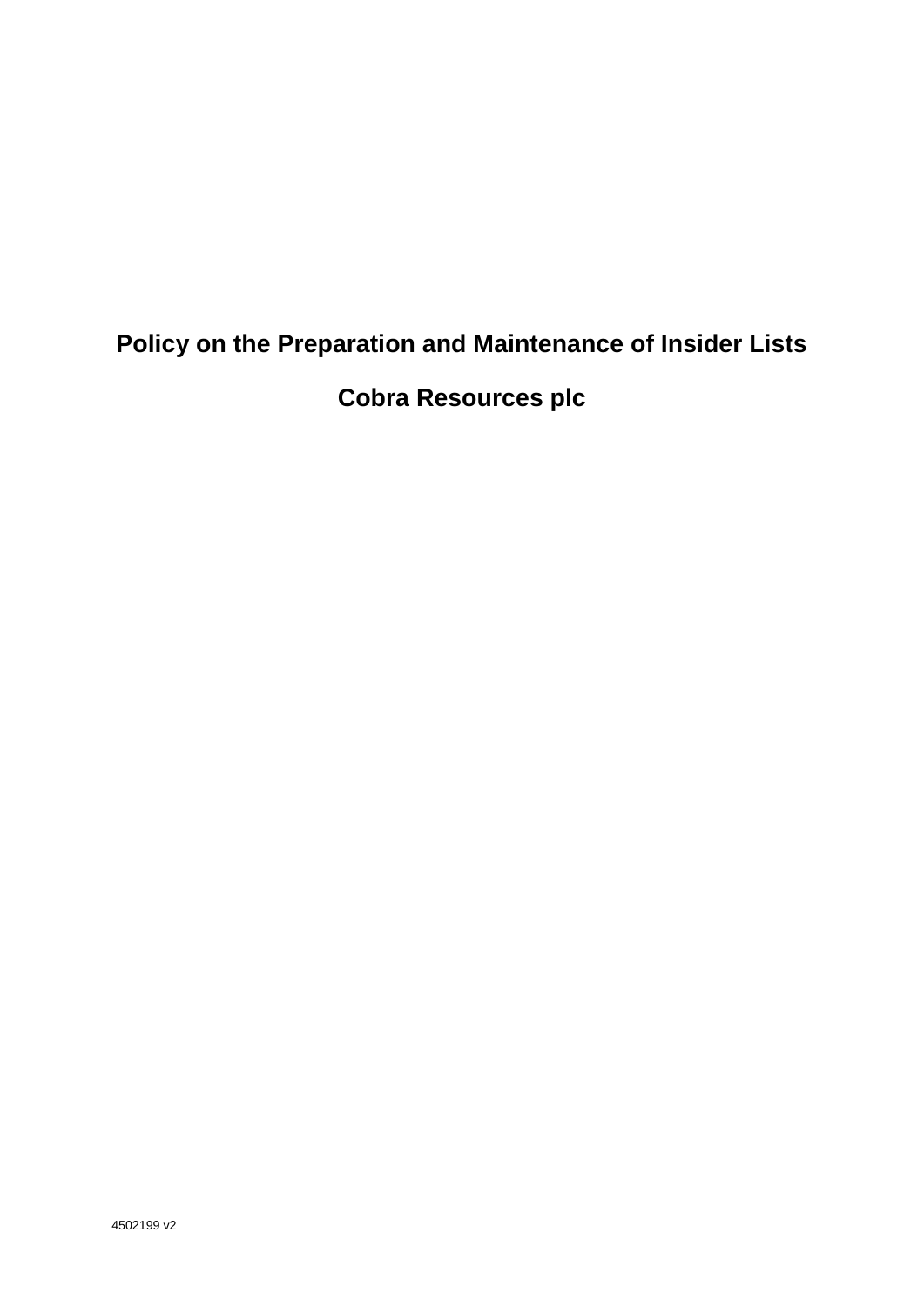### 1. **INTRODUCTION**

- 1.1 MAR requires the Company to draw up an insider list. This includes all people who have access to such information including both employees of the Company or a member of the Company's group (this will also include persons seconded to the Company or working for the Company pursuant to a consultancy arrangement). There is no geographical limitation on the people affected by the rules.
- 1.2 MAR also requires the Company include on the insider list any persons performing the Company's tasks through which they have access to those information. This will include, for example, Advisers.
- 1.3 The Company must maintain the insider list, which may be divided into separate sections, including:
	- (a) a permanent insider list; and
	- (b) a project insider list.
- 1.4 The purpose of this Policy is to enable the Company to identify those persons who should be included on either the permanent insider list and/or the project insider lists section of the Company's insider list and to set out the Company's obligations regarding the maintenance of its insider list.
- 1.5 A list of definitions for terms used in this Policy can be found in Schedule 1.

# 2. **DEFINITION OF "INSIDE INFORMATION"**

- 2.1 In relation to the Company, "inside information" is information:
	- (a) of a precise nature;
	- (b) which has not been made public;
	- (c) relating directly or indirectly to any member of the Company's group or any of their shares; and
	- (d) which, if made public, would be likely to have a significant effect on the price of the Company's shares or related derivative financial investments.
- 2.2 The information in questions will need to satisfy each limb of the test described above to be classified as inside information. In determining whether the information in question would be likely to have a significant effect on the price of the Company's shares, the Company will be required to assess whether the information in question is of a kind which reasonable investor would be likely to use as part of the basis of his investment decision.
- 2.3 The Financial Conduct Authority's Disclosure Guidance and Transparency Rule 2.2.6Gsets out a non-exhaustive list of information likely to be considered relevant to a reasonable investor's decision on whether or not to invest in a company's shares, which includes information affecting: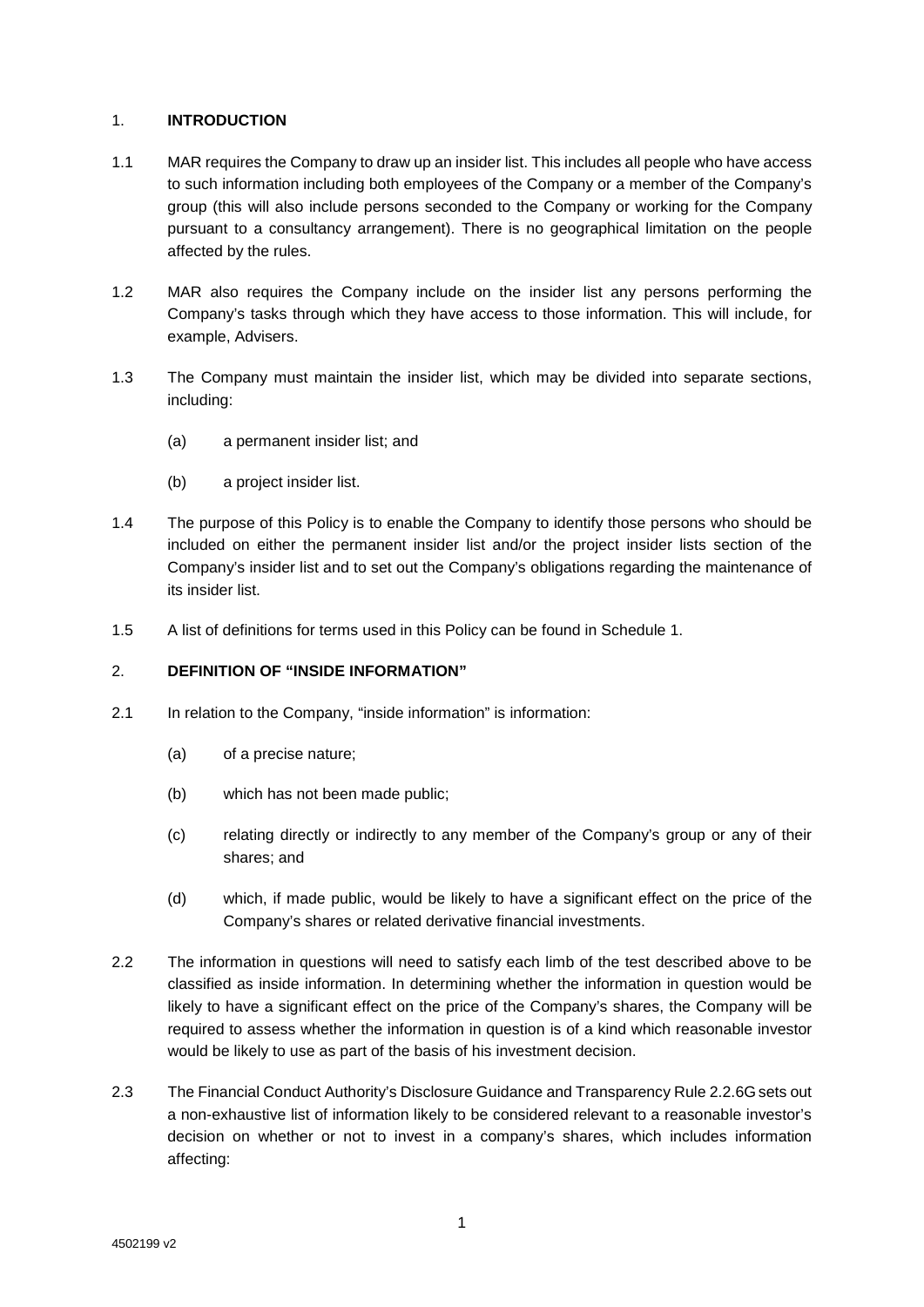- (a) the assets and liabilities of the company;
- (b) the performance or expectation of the performance of the company's business;
- (c) the financial condition of the company;
- (d) the course of the company's business;
- (e) major new developments in the business of the company; or
- (f) information previously disclosed to the market.
- 2.4 Information is regarded as having been made public if it can be obtained by research or analysis conducted by, or on behalf of, users of a market on which the Company's shares, or any other of its financial instruments or related investments are traded.
- 2.5 If the Company believes that there may be an effect on the price of its shares but is not convinced that:
	- (a) such effect is likely to occur, or
	- (b) such effect would be significant.

It may be prudent to treat that information as inside information it if meets the other criteria. Any assessment of whether the effect on the price was likely or significant would be judged with hindsight – most probably once such effect had occurred and had been significant.

2.6 The company has established a Disclosure Panel which has the ultimate responsibility for determining whether information constitutes inside information. The Disclosure Panel should be consulted in the event that it is not clear whether information is or may be inside information.

#### 3. **WHO WOULD BE INCLUDED ON THE INSIDER LIST?**

- 3.1 Permanent insider list
	- (a) The permanent insider list should contain the names of officers and employees of the Company who, by virtue of their function or position have access at all times to all inside information relating to the Company.
	- (b) The use of a permanent insider list is optional and enables a company to avoid repeating an insider's details on every project list, where they satisfy the requirements to be included on the permanent insider list.
	- (c) The permanent insider list is only likely to contain a limited number of people, such as members of the board or the executive committee.
	- (d) Where an individual will only have access to inside information on an occasional basis, for example, by reason of their involvement in a specific project or transaction, the Company should consider whether it would be more appropriate for them to be included on the project insider list.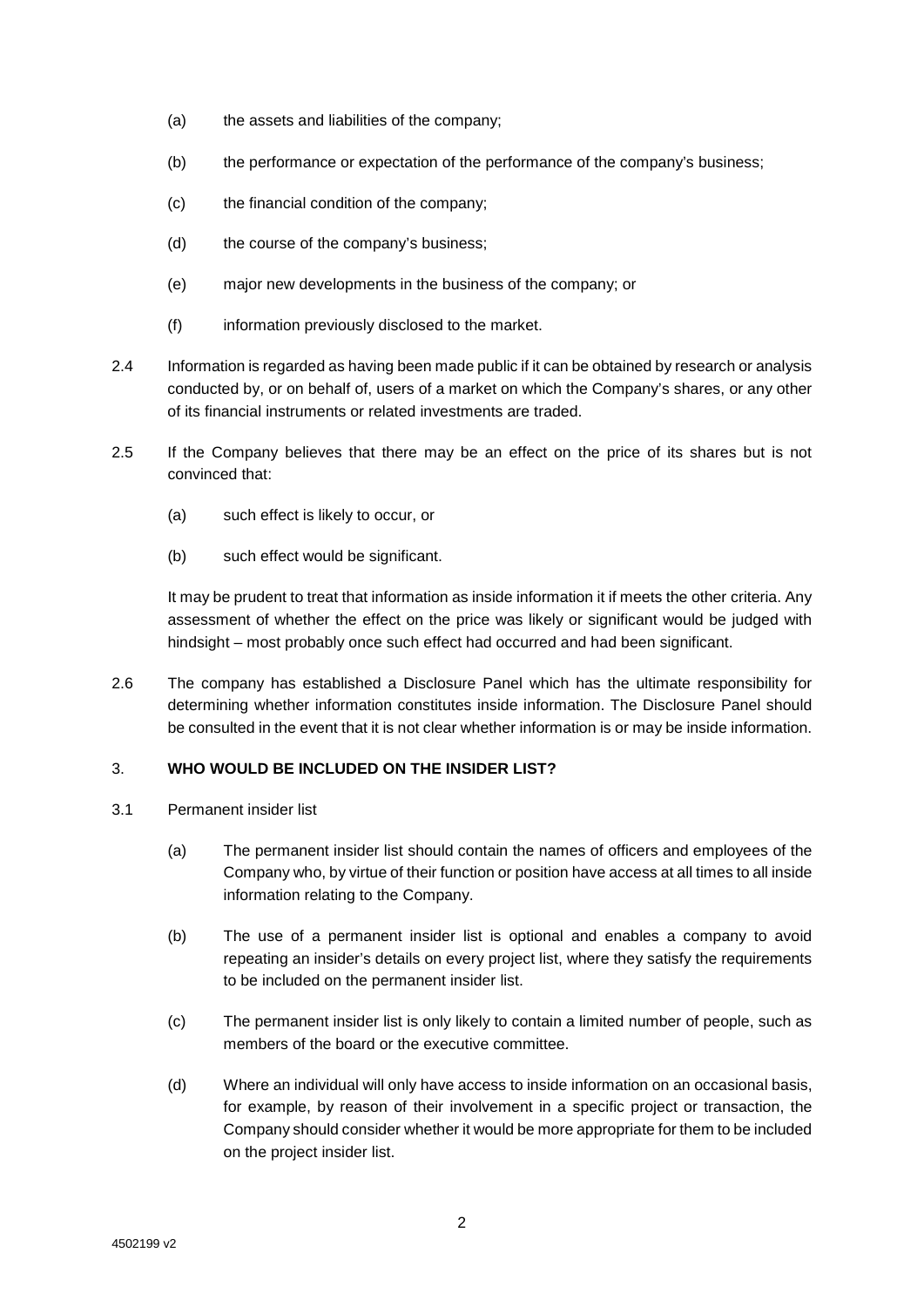#### 3.2 Project insider list

(a) The project insider list should be updated for each new project or transaction, which may result in employees of the Company working on the project potentially having access to inside information relating to the Company.

The types of project which are likely to fall within the project insider list section include:

- (i) any significant acquisitions or disposal of companies or businesses;
- (ii) important joint venture arrangements;
- (iii) significant litigation matters, investigations by a regulatory or governmental body; and
- (iv) any short term project, knowledge of which would be likely to be considered inside information.
- (b) It will be necessary for the Project Leader to inform the Disclosure Panel of any new project which he believes may give rise to inside information. The Disclosure Panel will decide whether inside information exists in relation to, or may result from, the project and accordingly, whether the project insider list must be updated for the project.
- (c) The project insider list should contain the names of all employees of the Company who are working on a particular project who may have access to inside information relating to the Company by virtue of their involvement or role in that project. Secretaries of such employees should be included on the project insider list.
- (d) Every individual on a project team must be made aware of the obligation to obtain clearance from the Project Leader prior to the appointment of any agent or adviser to the project with access to inside information.
- (e) It may be necessary to use code names to describe the project.
- 3.3 Where an individual is already named on the permanent insider list it is not necessary for them to be named on the project insider list. In reality, there is likely to be significant overlap between the permanent insider list and the project insider list.
- 3.4 It is not necessary to include on the insider list, employees with theoretical access to inside information relating to the Company. This would encompass employees such as IT staff and cleaners. They do not need to be included on the insider list where they would only have access to inside information if they exceeded their authority.

# 4. **DESCRIPTION OF THE INSIDER LIST**

- 4.1 The insider list must contain the following information in relation to each person whose name appears on it.
	- (a) first name and last name (including birth surname(s), if different to the persons current name);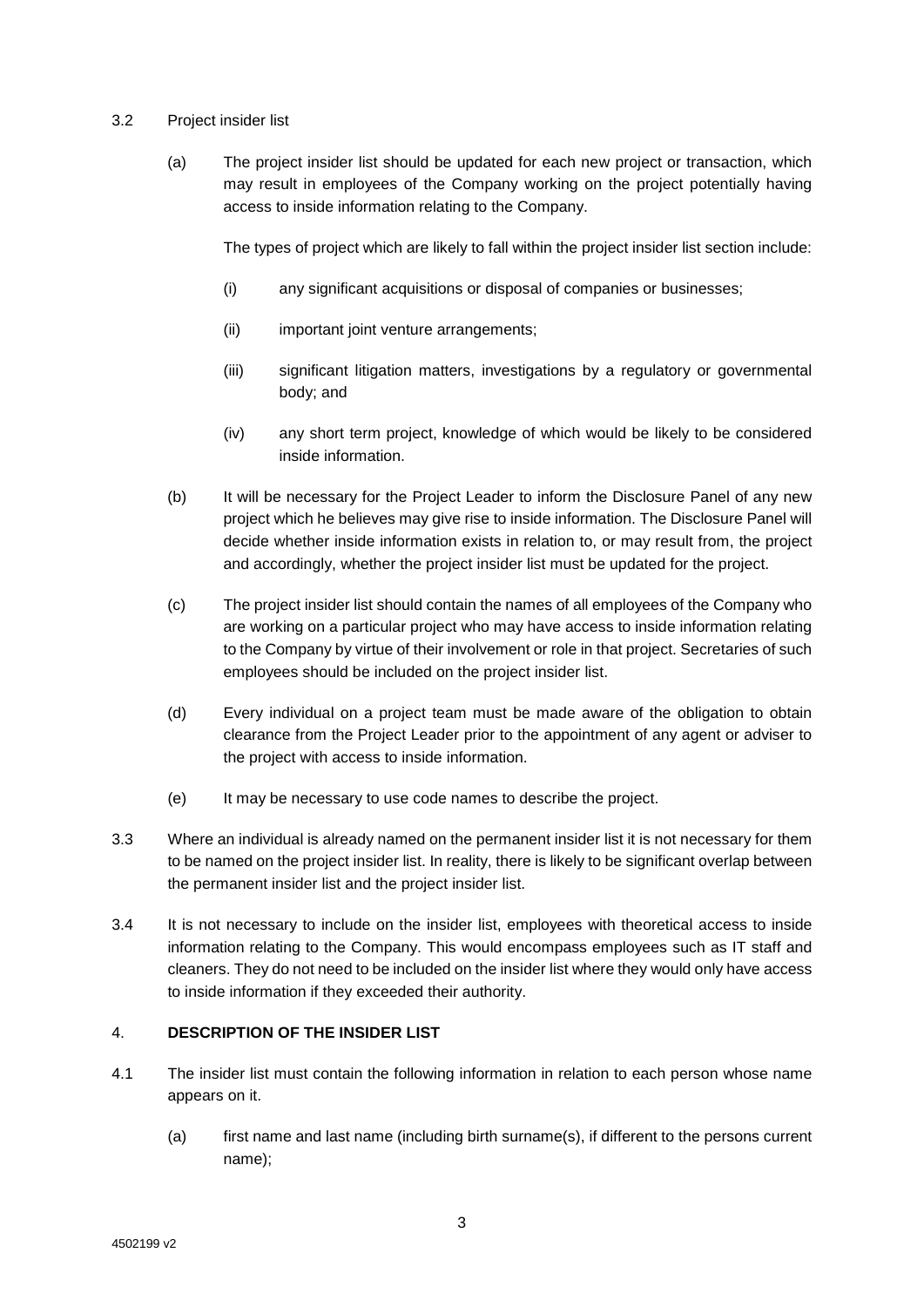- (b) date of birth;
- (c) national identification number, if applicable;
- (d) business and home address;
- (e) business and home telephone numbers (both direct dial and mobile numbers in each case);
- (f) date on which the person first became aware of the inside information;
- (g) reason why the person is on the insider list;
- (h) date on which the person ceased to have access to inside information; and
- (i) any change in the reason why a person is included on the insider list.
- 4.2 A pro forma insider list to set out at Appendix 2 to this Policy and can be used to create the insider list.
- 4.3 The reason why someone is on the permanent insider list can be the role that such person holds within the Company (for example, an executive director or secretary of an executive director) and the fact that he or she has access at all times to all inside information as a result of the position they hold.
- 4.4 The reason why someone is on the project insider list can be the fact that they may have access to insider information by reason of their involvement in the project. It is not necessary to state the particular type of inside information in relation to the project that such person may have access to.

# 5. **MAINTAINING THE INSIDER LIST**

- 5.1 The insider list must be kept up to date with details of all individuals whose names need to be included, together with the changes which may be required. In particular, the insider list should be updated.
	- (a) when there is a change in the reason why a person is already on the insider list;
	- (b) when any person not on the insider list is provided with access to inside information (e.g., upon the appointment of a new director or a change in the role of an individual which means that they are likely to have access to inside information on a regular basis from that time on); and
	- (c) to indicate the date on which a person on the insider list no longer has access to inside information (e.g., if they leave the Company's group or stop working on a project).
- 5.2 Where an individual changes role internally within or ceases employment within the Company or its group and as a result will no longer have access to inside information, such individual should remain on the relevant insider list until the inside information to which they had access is no longer inside information (e.g., where it is announced to the market and therefore becomes publicly available).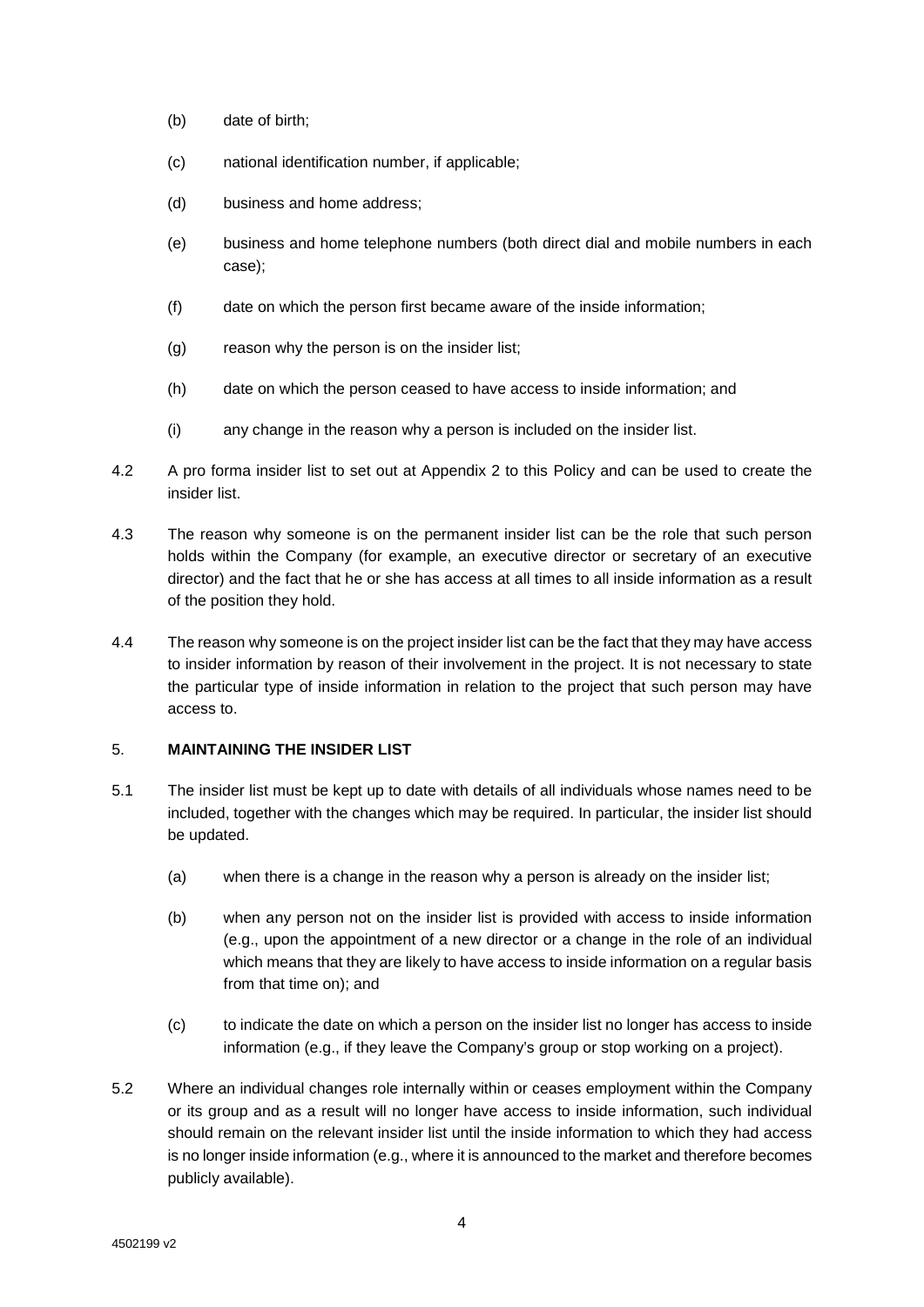- 5.3 The insider list must be maintained, in electronic form, for at least five years from the date on which it was created or, if later, last updated. The Compliance Officer should create a new version of the insider list each time it is updated and keep each version for at least this period of time.
- 5.4 The Company can be asked by the Financial Conduct Authority to provide a copy of the insider list at any time.

## 6. **WHO KEEPS AND MAINTAINS THE INSIDER LIST?**

- 6.1 The insider list should be kept and maintained by the Compliance Officer.
- 6.2 Directors and senior executives should be notified of their obligation to inform the Compliance Officer of relevant personnel changes within their departments/responsibility which may require an individual to be added or removed from the permanent insider list or which may otherwise require updating of the permanent insider list.
- 6.3 It is the responsibility of the Project Leader of any project for which gives rise to inside information to notify the Compliance Officer of the details required for the creation, maintenance and updating of the project insider list.
- 6.4 The Project Leader shall have access to the project insider list in order to assess whether the information on the project insider list is correct and/or requires updating. Any such updates shall be notified to the Compliance Officer.

# 7. **ARRANGEMENTS WITH ADVISERS**

- 7.1 A list must be kept of all individuals at the Advisers or other persons acting on behalf of the Company who are aware of any inside information relating to the Company.
- 7.2 The Company has determined that it will maintain this list with the assistance of its Advisers/persons acting on its behalf.
- 7.3 A standard form letter is set out in Appendix 1 to this Policy and must be sent by the Company to every Adviser who provides services to the Company either on the basis of having a permanent retainer which results in their regularly or occasionally having access to inside information relating to the Company, or who is providing advice to the Company in the context of a particular project which is likely to result in their having access to inside information relating to the Company. Each Adviser should be asked to sign a copy of the standard form letter and return it to the Compliance Officer. The insider list must contain the name of the principal contact(s) at each such Adviser.

#### 8. **OBLIGATIONS OF PERSONS WHO APPEAR ON THE INSIDER LIST**

- 8.1 The Company must ensure that each person who appears on its insider list (including on that part of the insider list maintained by an Adviser):
	- (a) acknowledges in writing the legal and regulatory duties which follow from having access to inside information; and
	- (b) is aware of the sanctions for the misuse or improper circulation of such information.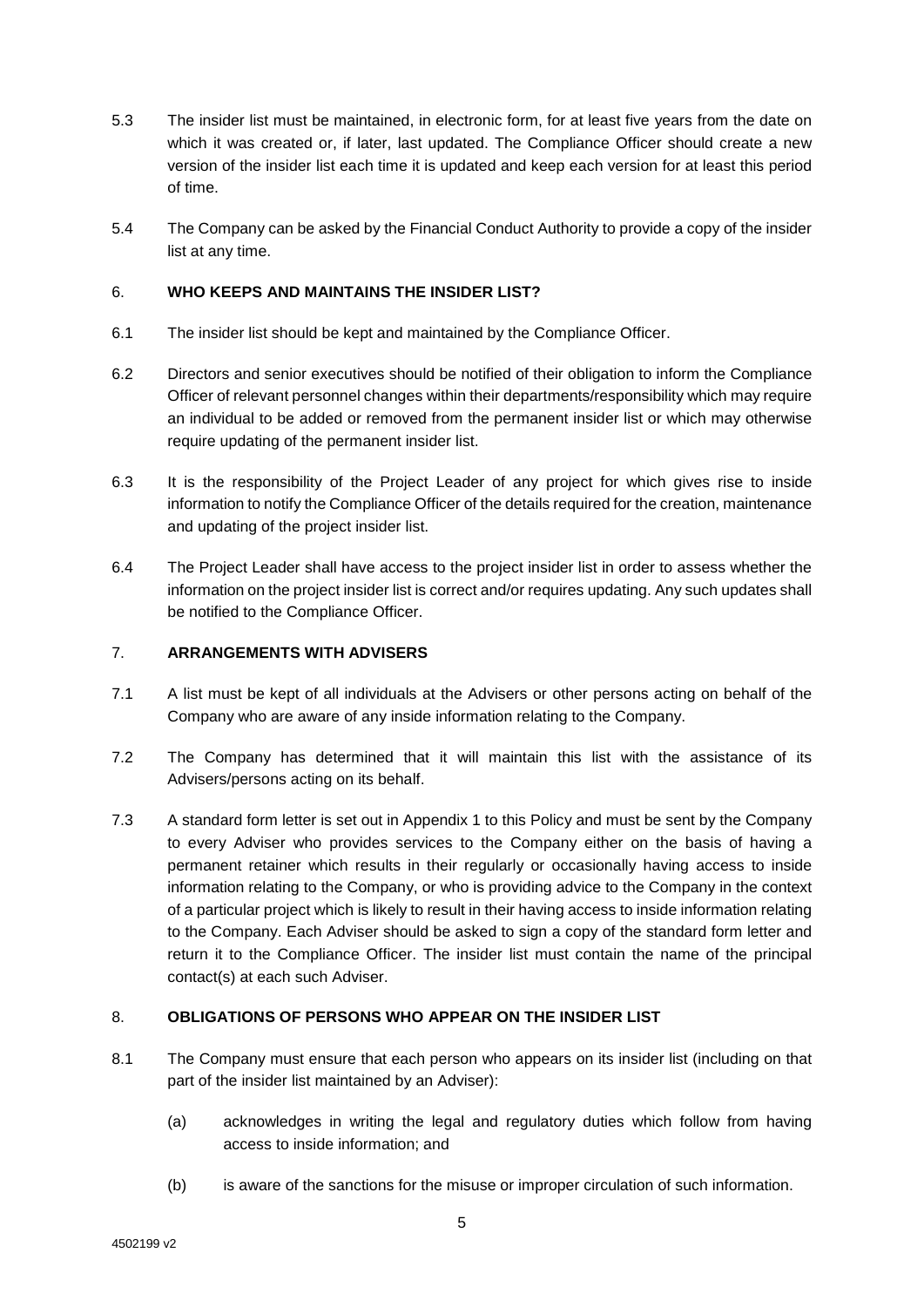- 8.2 Accordingly, the Company should:
	- (a) ensure that individuals on the insider list acknowledge their duties in relation to inside information and are aware of the sanctions for a breach of these duties; standard form letters have been prepared for this purpose which should be circulated along with copies of the Company's *Insider Dealing and Market Abuse Policy*; and
	- (b) obtain confirmation from each Adviser that the people working for it on the insider list have (or will) acknowledge their duties in relation to inside information and are (or will be) aware of the sanctions for a breach of these duties. A sample letter is contained at Appendix 1 to this memorandum.

| POLICY OWNER          | The Company owns this Policy               |
|-----------------------|--------------------------------------------|
| APPROVAL              | This Policy has been approved by the Board |
| <b>IMPLEMENTATION</b> | The Compliance Officer is responsible for  |
|                       | ensuring that the Company's governance     |
|                       | structures and procedures are adequate to  |
|                       | meet the requirements of this Policy       |
| DATE APPROVED         | November 2018                              |
| EFFECTIVE DATE        | November 2018                              |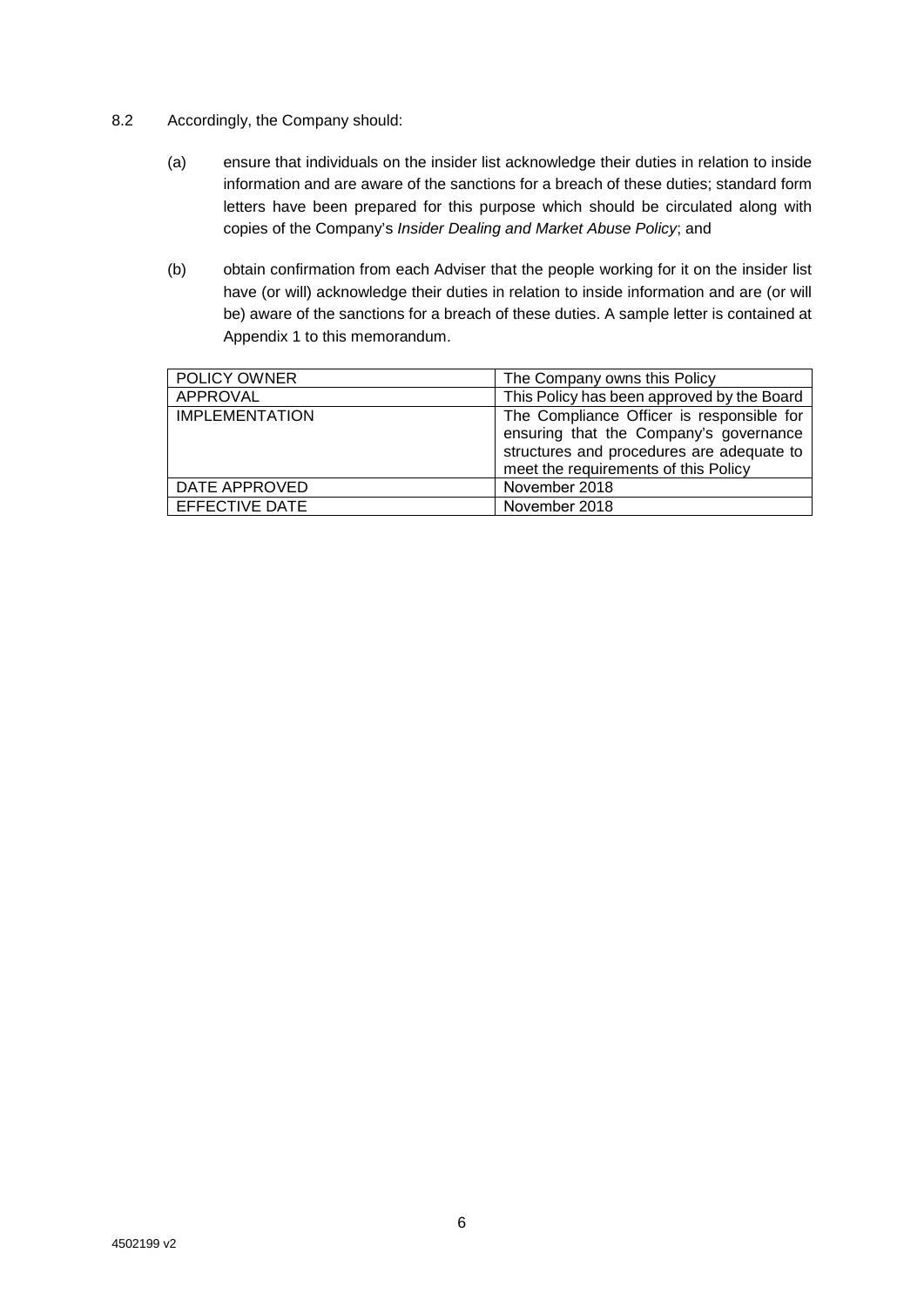#### **SCHEDULE 1**

#### **DEFINITIONS**

"**Advisers**" means the Company's professional advisers.

"**Company**" means Cobra Resources plc.

"**Compliance Officer**" means the Chief Financial Officer of the Company.

"**MAR**" means EU Market Abuse Regulation (EU 596/2014).

"**Disclosure Panel**" means the panel of directors of the Company which has the ultimate responsibility for determining whether information constitutes inside information.

"**inside information**" means information:

- (a) of a precise nature;
- (b) which has not been made public;
- (c) relating directly or indirectly to any member of the Company's group or any of their shares; and
- (d) which, if made public, would be likely to have a significant effect on the price of the Company's shares or related derivative financial investments.

"**insider list**" means a list of those persons employed by the Company who have access to inside information relating to the Company; it comprises the permanent insider list and the project insider list.

"**permanent insider list**" means a list of those people who have access at all times to all inside information by virtue of their function or position within the Company.

"**Policy**" means this policy on the preparation and maintenance of insider lists.

"**project insider list**" means a list for each project or event that involves inside information.

"**Project Leader**" means the person in charge of any relevant project or transaction.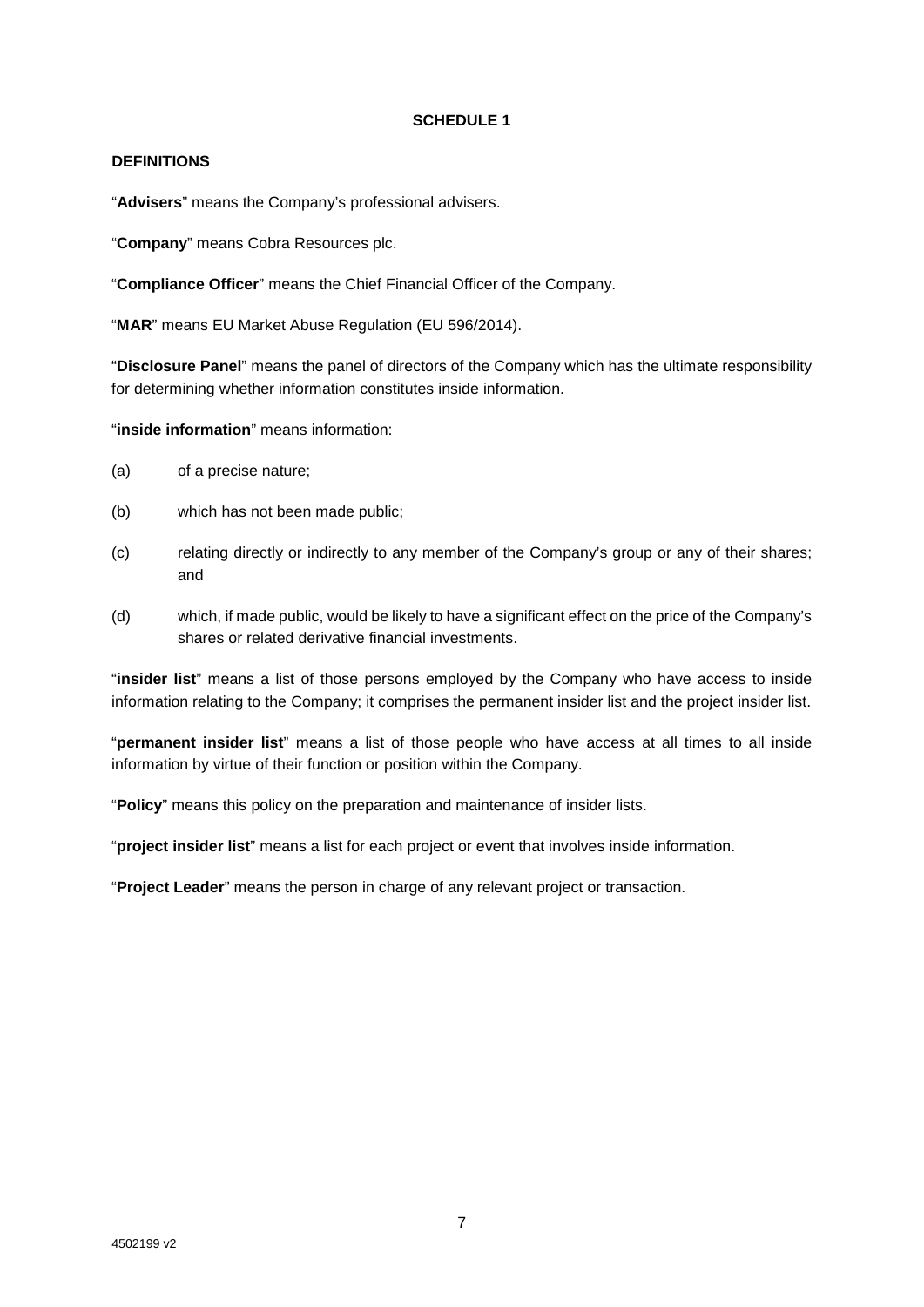#### **APPENDIX 1**

## **Letter for Advisers to sign re insider lists**

[ ] plc [*Date*]

[*Address*]

Attn: [ ]

Dear Sirs and Madams

#### **Market Abuse Regulation: requirement to maintain an insider list[1](#page-8-0)**

- 1. We understand that under the EU Market Abuse Regulation you have no obligation to maintain an insider list. In order to assist you with your obligations in this regard, we agree to:
- 1.1 draw up and maintain a list ("the "**insider list**") of individuals working for us and who have access to information relating to the project you are working on with Cobra Resources plc.
- 1.2 in respect of each person on the insider list include the following information:
	- (a) first name and last name (including birth surname(s), if different to the persons current name);
	- (b) date of birth;
	- (c) national identification number, if applicable[2;](#page-8-1)
	- (d) business and home address;
	- (e) business and home telephone numbers (both direct dial and mobile numbers in each case);
	- (f) date on which the person first became aware of the inside information;
	- (g) reason why the person is on the insider list;
	- (h) date on which the person ceased to have access to inside information; and
	- (i) any change in the reason why a person is included on the insider list.
- 1.3 promptly update any insider list:

-

<span id="page-8-1"></span><span id="page-8-0"></span><sup>1</sup> This letter assumes that the adviser will be maintaining its own list on behalf of the issuer. You will need to prepare a separate letter in the event that the Company decides to maintain a single list containing the adviser's details. <sup>2</sup> Generally not applicable to UK nationals but will apply to other European citizens with a national identity card.

<sup>8</sup>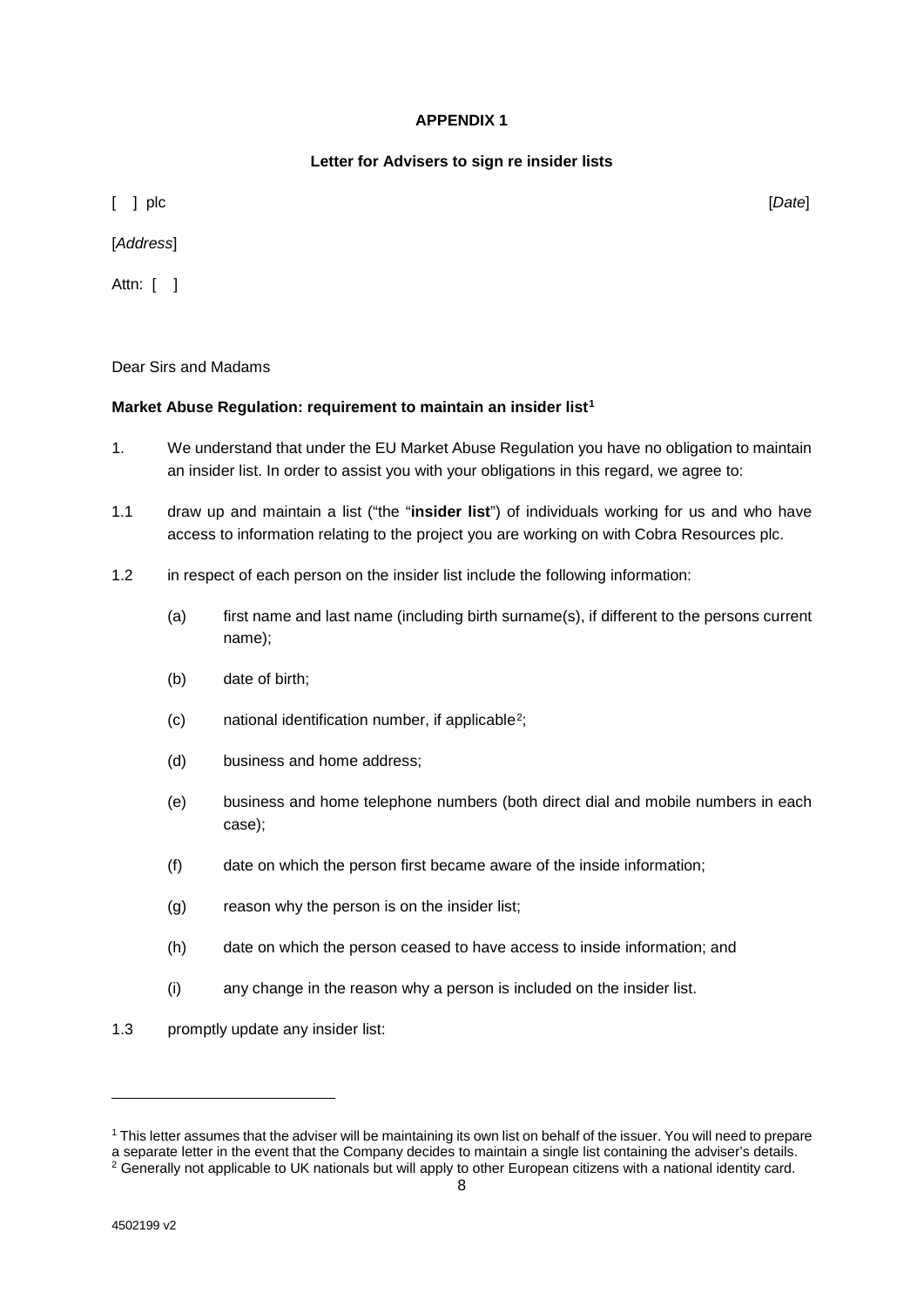- (a) when there is a change in the reason why an individual is already on the insider list;
- (b) when any individual who is not already on the insider list is provided with access to inside information;
- (c) to indicate the date on which an individual already on the insider list no longer has access to inside information, and
- 1.4 provide you and/or the Financial Conduct Authority, as soon as reasonably possible upon your or their request, with a copy of any insider list.
- 2. We agree to take such reasonable measures as may be necessary to ensure that each individual whose name is on any insider list:
- 2.1 acknowledges the legal and regulatory duties entailed to having access to inside information (including dealing restrictions in relation to your shares or other financial instruments); and
- 2.2 is aware of the sanctions attaching to misuse or improper circulations of inside information.
- 3. We agree to keep any insider list in an electronic format for a period of not less than five years from the date on which such insider list was created or updated (whichever is later).
- 4. We agree that our principal contact with you in connection with this letter and our obligations under it is [*NAME]* or such other person as we may from time to time notify to you in writing.
- 5. You agree:
- 5.1 to inform us when you or any of your authorised persons provide us with any information which you reasonably consider to be inside information relating to the Company; and
- 5.2 that we can discuss any queries we may have in relation to this letter with [*NAME*] and [*NAME*].
- 6. We agree that we will not engage another third party to act on your behalf unless either (a) the relevant third party agrees, in relation to inside information relating to you, substantially the same terms as are set out in this letter, or (b) you confirm to us that you have secured the necessary agreements with other parties acting for you whom we have not engaged.

Yours faithfully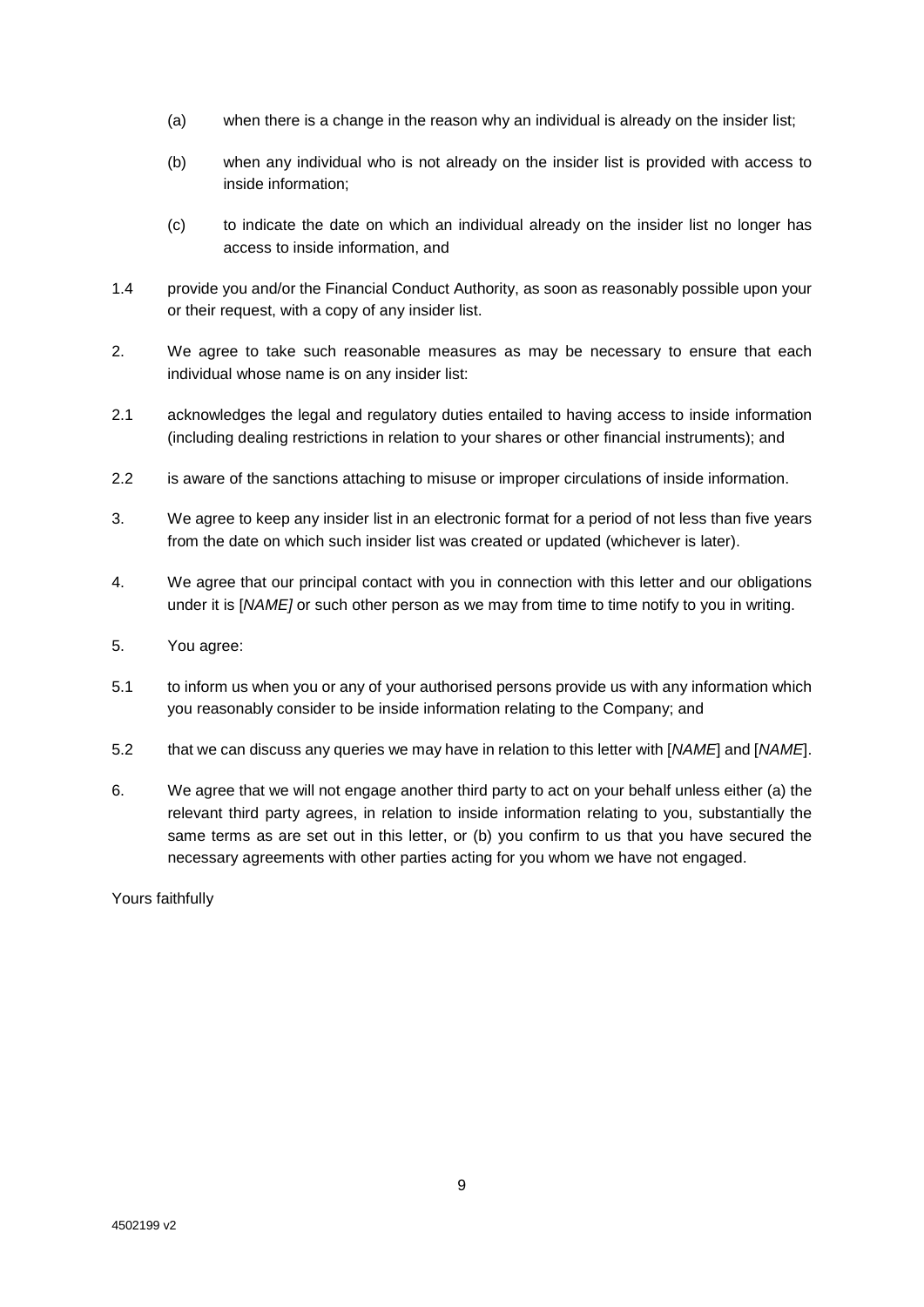### **APPENDIX 2**

# **PROFORMA INSIDER LIST**

## **INSIDER LIST**

# **PART 1: DEAL-SPECIFIC OR EVENT BASED INSIDE INFORMATION**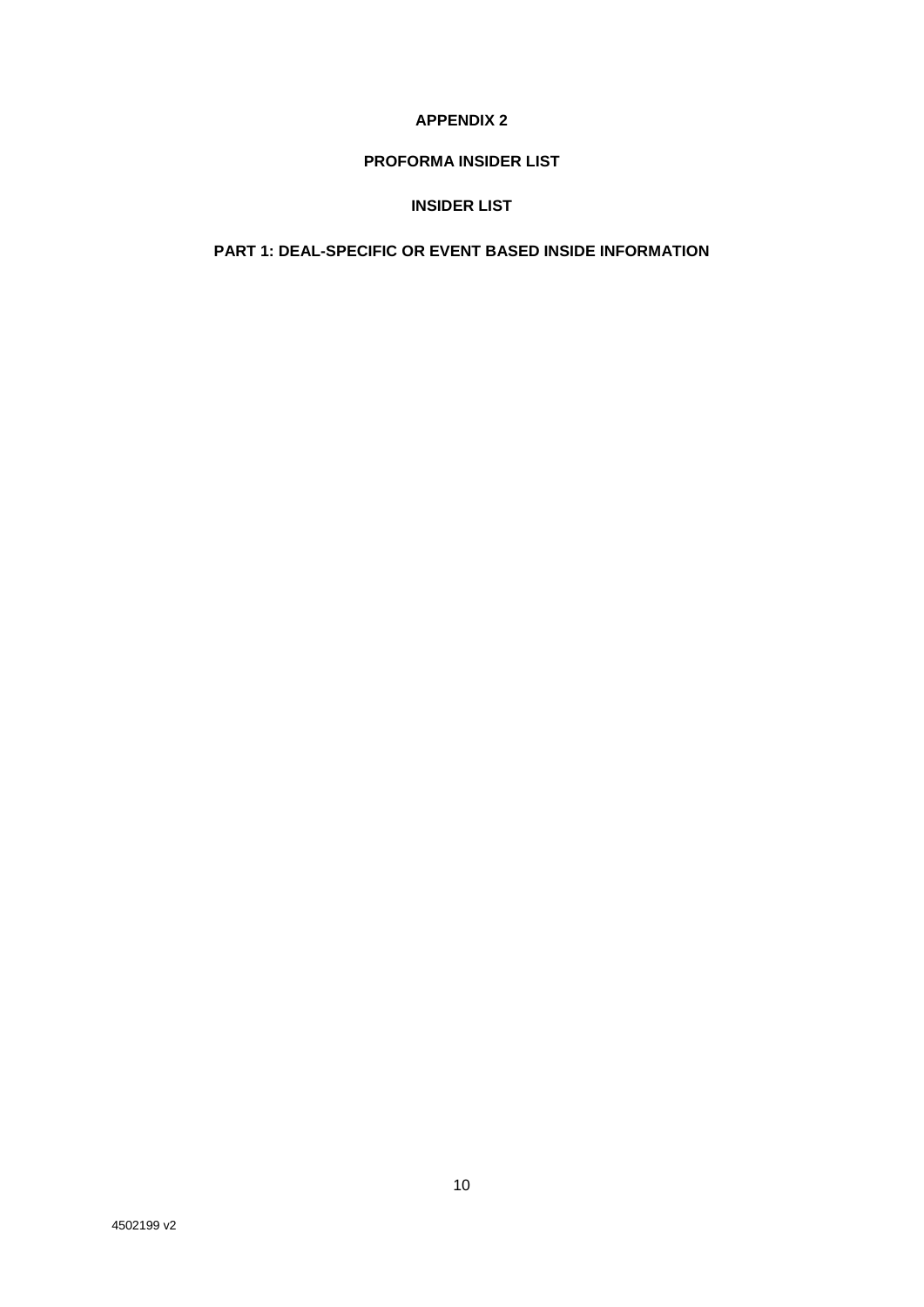# **Insider list: section related to [***insert name of the deal-specific or event-based inside information***]**

**Date and time (of creation of this section of the insider list, i.e. when this inside information was identified)**. [*yyyy-mm-dd; hh:mm*]

**Date and time (last update)** [*yyyy-mm-dd; hh:mm*]

#### **Date of transmission to the competent authority: [***yyyy-mm-dd***]**

| First   | Sur-    | <b>Birth</b> | Profes-   | Company | <b>Function</b> | Obtained   | Ceased    | Date  | <b>National</b> | Personal | Personal |
|---------|---------|--------------|-----------|---------|-----------------|------------|-----------|-------|-----------------|----------|----------|
| name(s) | name(s) | sur-         | sional    | name    | and             | (the date  | (the      | of    | Identifi-       | tele-    | full     |
| of the  | of the  | name(s)      | telephone | and     | reason          | and time   | date      | birth | cation          | phone    | address: |
| insider | insider | of the       | number(s) | address | for being       | at which a | and       |       | <b>Number</b>   | numbers  | (street  |
|         |         | insider      | (work     |         | insider         | person     | time at   |       | (if appli-      | (home    | name;    |
|         |         | (if dif-     | direct    |         |                 | obtained   | which a   |       | $cable)^3$      | and      | street   |
|         |         | ferent)      | telephone |         |                 | access to  | person    |       |                 | personal | number;  |
|         |         |              | line and  |         |                 | inside     | ceased    |       |                 | mobile   | city;    |
|         |         |              | work      |         |                 | infor-     | to have   |       |                 | tele-    | post/zip |
|         |         |              | mobile    |         |                 | mation)    | access    |       |                 | phone    | code;    |
|         |         |              | numbers)  |         |                 |            | to inside |       |                 | numbers) | country) |
|         |         |              |           |         |                 |            | infor-    |       |                 |          |          |
|         |         |              |           |         |                 |            | mation)   |       |                 |          |          |
|         |         |              |           |         |                 |            |           |       |                 |          |          |
|         |         |              |           |         |                 |            |           |       |                 |          |          |
|         |         |              |           |         |                 |            |           |       |                 |          |          |
|         |         |              |           |         |                 |            |           |       |                 |          |          |
|         |         |              |           |         |                 |            |           |       |                 |          |          |
|         |         |              |           |         |                 |            |           |       |                 |          |          |
|         |         |              |           |         |                 |            |           |       |                 |          |          |
|         |         |              |           |         |                 |            |           |       |                 |          |          |
|         |         |              |           |         |                 |            |           |       |                 |          |          |
|         |         |              |           |         |                 |            |           |       |                 |          |          |

-

<span id="page-11-0"></span><sup>&</sup>lt;sup>3</sup> Generally not applicable to UK nationals but will apply to other European citizens with a national identity card.